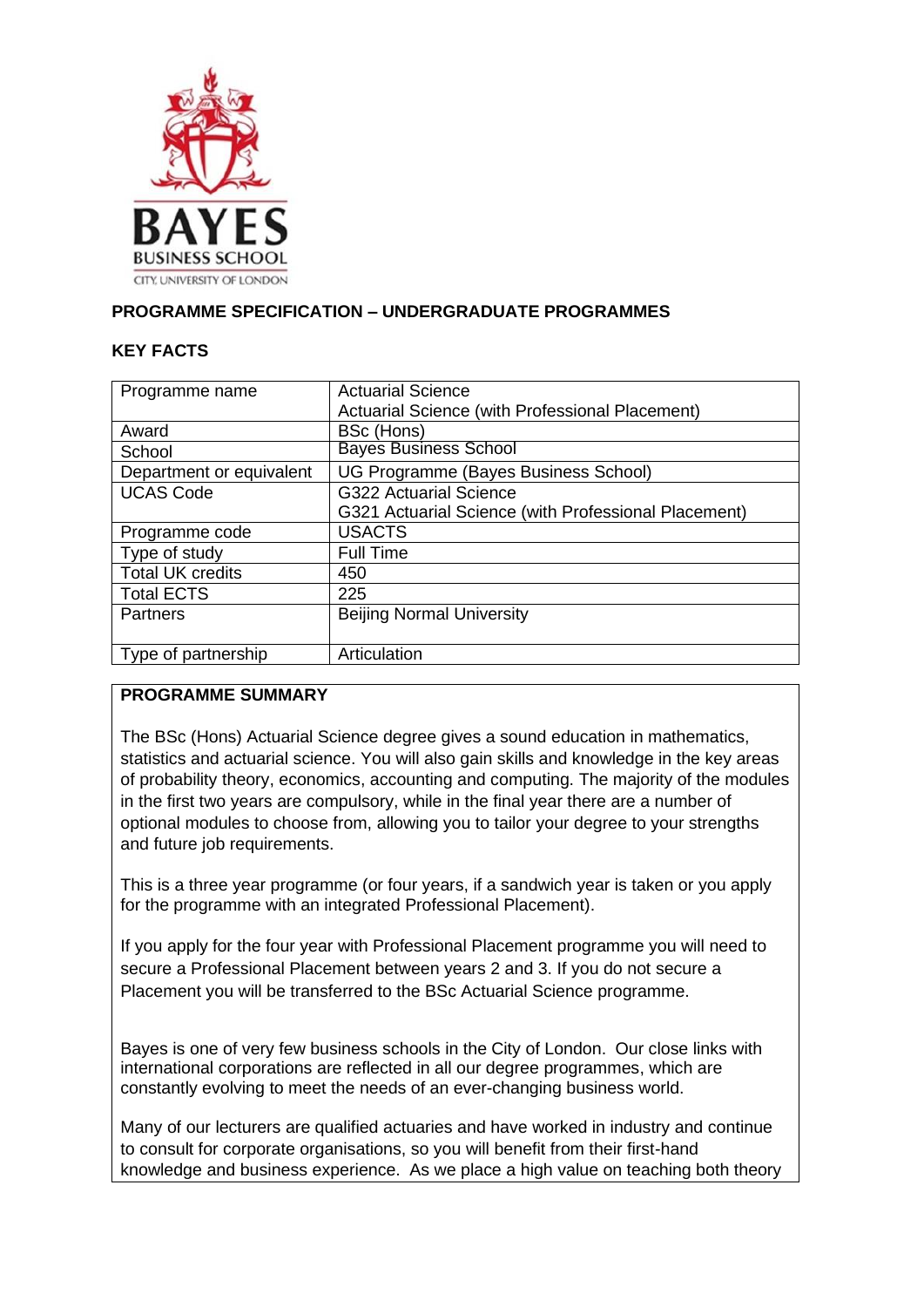and application, you will emerge from your degree with a good understanding of how to use your newly acquired knowledge in the workplace, whether this concerns a career as an actuary or an alternative direction (such as, for example, risk manager).

Thanks to the academic rigour, the programme also enables some students to further their studies after graduation through a postgraduate degree, such as Actuarial Management at Bayes.

In line with City, University of London's Employability Development Plan, you are expected to gain practical experience with an employer as part of your undergraduate degree. You can gain this experience through a placement where you work for a period with an employer or through taking one or more modules which are delivered in conjunction with an employer. You should take this requirement into account in choosing which elective modules to take and whether to include a placement within your studies.

Indicative modules and other ways to provide the practical experience would be

BM2104 Micro-Placement MS2203 Mentoring and Coaching for Leadership Professional Placement Year

## Aims

1. To develop a good knowledge and understanding of actuarial science, statistics, mathematics, finance and related disciplines.

2. To develop the ability to communicate your knowledge and understanding accurately.

3. To develop learners' understanding of the respective roles of mathematical and statistical calculation, analysis and judgement in actuarial science.

4. To develop the ability to make reasoned judgements, frame appropriate questions and draw independent conclusions.

5. To equip you with the skills required to work professionally as an actuary or in alternative fields related to statistics, finance and in business more generally.

6. To prepare you to enter postgraduate study in actuarial science or related disciplines.

7. To develop responsible and socially aware actuaries, as many of the decisions that you will make in your career will affect numerous stakeholders all of whose views and situations must be taken into account.

On successful completion of Programme Stage 1 of the Programme you will have acquired a foundational knowledge and understanding of the key concepts and principles underlying your area of study, the ability to recognize and explain these, and to identify and apply appropriate solutions when presented with a problem. On successful completion of Programme Stage 1 you will be eligible for the award of Certificate of Higher Education should you choose to leave the Programme.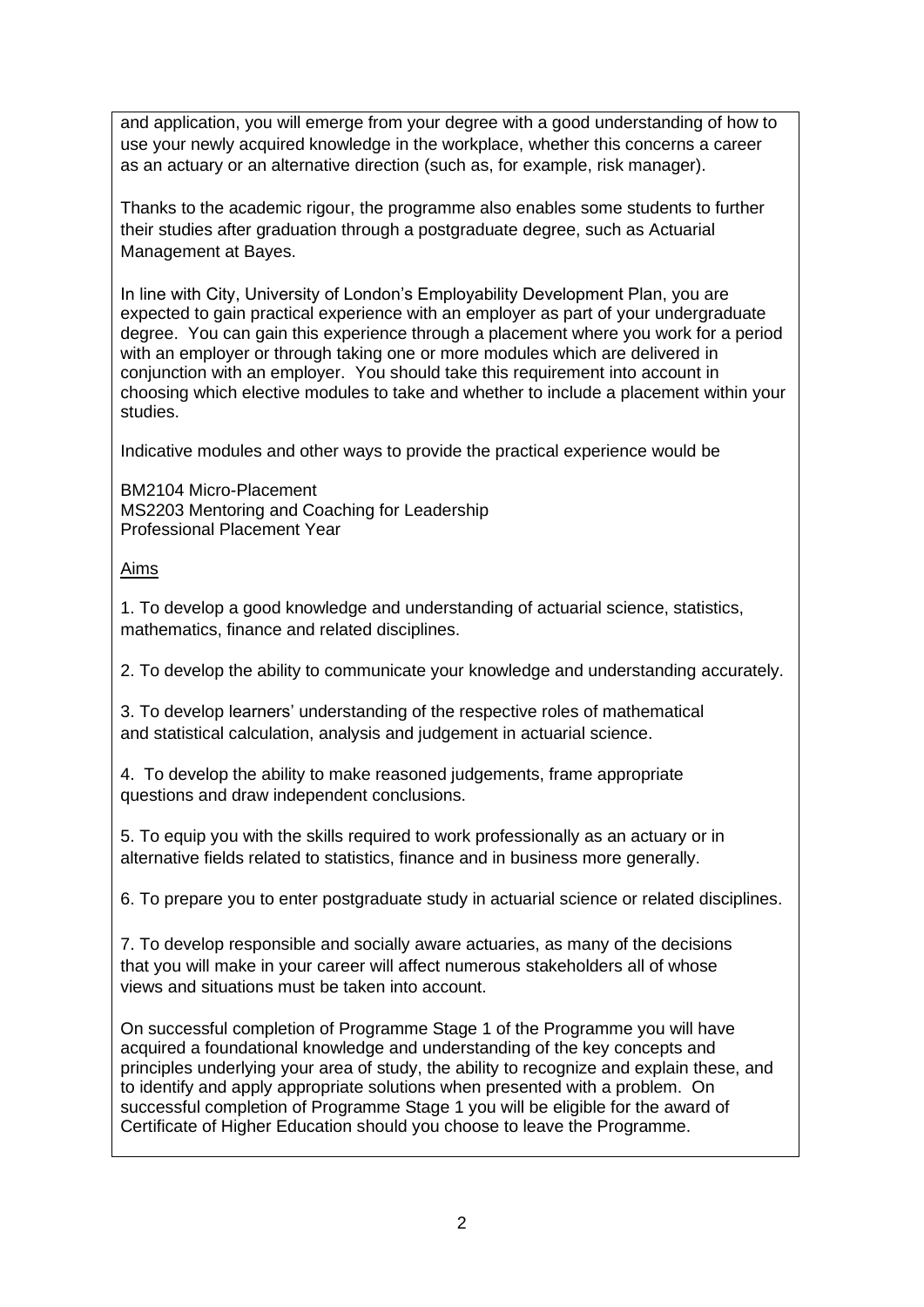On successful completion of Programme Stage 2 of the Programme you will have built on the knowledge and understanding gained at Programme Stage 1 and demonstrated an ability to analyse and apply these concepts and principles to complex problems and scenarios. You will have also have broadened their field of study through the completion of elective modules. On successful completion of Programme Stage 2 you will be eligible for the award of Diploma of Higher Education should you choose to leave the Programme.

On successful completion of Programme Stage 3 of the Programme you will have consolidated the knowledge and understanding gained at Programme Stages 1 and 2 and demonstrate a systematic understanding of key aspects of your field of study. You will have demonstrated an ability to devise and sustain arguments, and/or solve problems, utilising the ideas and techniques you have acquired; and employ established techniques of analysis and enquiry within your discipline. You will have demonstrated independent study skills and research methods. On successful completion of Programme Stage 3 you will be eligible for the award of Bachelor of Science in Actuarial Science.

When you undertake a programme of study at Bayes Business School we will expect you not only to learn but also to challenge and look critically at the world in which we live. We will constantly ask you to question the ethical underpinning of the assumptions you have made and the decisions you have reached, and that inquisitive, ethical approach is woven through every element of a Bayes education. In recognition Bayes is one of the few business schools to have been awarded Champion Status by the UN PRME ( Principles of Responsible Management Education) initiative at Davos in 2018

# **WHAT WILL I BE EXPECTED TO ACHIEVE?**

## **On successful completion of this programme, you will be expected to be able to:**

Knowledge and understanding:

- Recognise and apply core mathematical, statistical and actuarial concepts and principles, including calculus, linear algebra, differential equations and computing
- Recognise and critically evaluate the role of an actuary in a commercial or regulatory organisation
- Select, critique and operate specialist information and concepts in actuarial science, statistics, finance or business
- Identify and critically appraise the role, usage and implications of assumptions, be able to identify them where used and analyse the consequence of their violation.
- Use and critically analyse modelling, modelling techniques, and their conditions and limitations

Skills:

- Devise and sustain rational arguments and analyse the arguments of others.
- Use calculation and manipulation in the core mathematical, statistical and actuarial subjects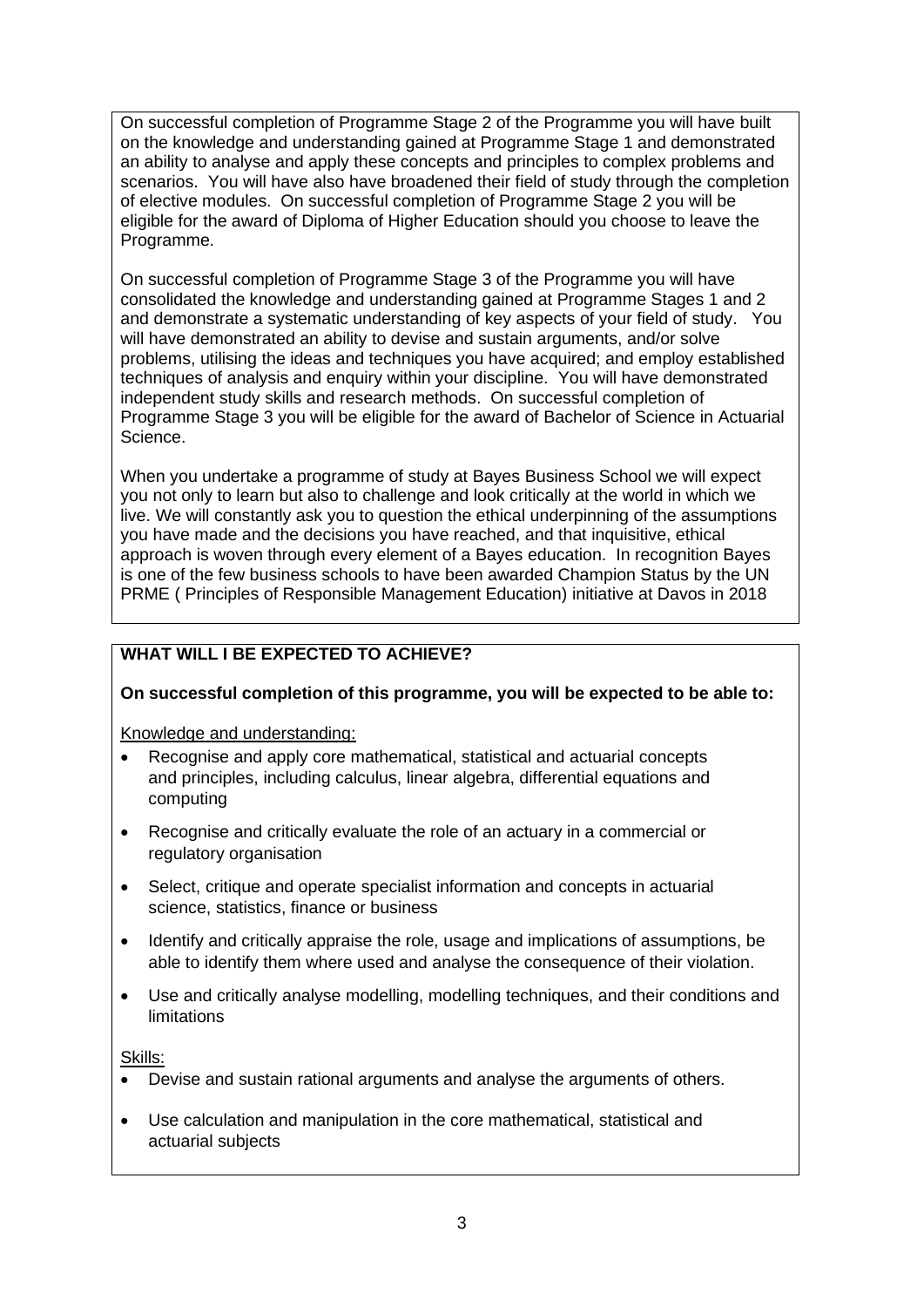- Identify, select and undertake critical analysis of information from a number of sources (This skill will in particular be assessed in the individual project.)
- Develop and produce on an extended task under guidance.
- Make use of IT as appropriate to perform tasks such as statistical analysis.
- Communicate and discuss results or findings clearly, both orally and in writing.
- Operate as part of a group

### Values and attitudes:

- Reflect on the importance of an ethical approach to work to a professional actuary
- Practise openness in your calculations and maintain clear documentation of your computational work, to allow for verification by your peers
- Demonstrate tolerance of disagreement when cooperating with others during group work
- Practise sensitivity and tolerance in your dealings with others
- Value diversity in cultures and people
- Manage your time effectively

This programme has been developed in accordance with the QAA Subject Benchmark for both finance and mathematics, statistics and operational research.

## **HOW WILL LLEARN?**

Teaching and Learning methods are designed to foster your knowledge of and enthusiasm for the subject and stimulate engagement and participation in the learning process. They encourage deep learning and encourage you to reflect on and take responsibility for your own learning and to develop your academic selfconfidence.

- Lectures provide knowledge and set the context for your private study. This could, for example, be through question and answer sessions, examples, case studies, discussions and (short) exercises. Most contact hours during the degree programme take the form of lectures.

-Tutorials, exercise classes and surgery hours are opportunities to apply the knowledge and to participate in the discussion of the subject area. The main purpose of exercise classes is to give you practice at solving problems, with tutors on hand to help you if you get stuck. Surgery hours have been scheduled if you are having difficulties with the module concerned. A number of tutorials, exercise classes and surgery hours are scheduled during the first year, these serve to help scaffold your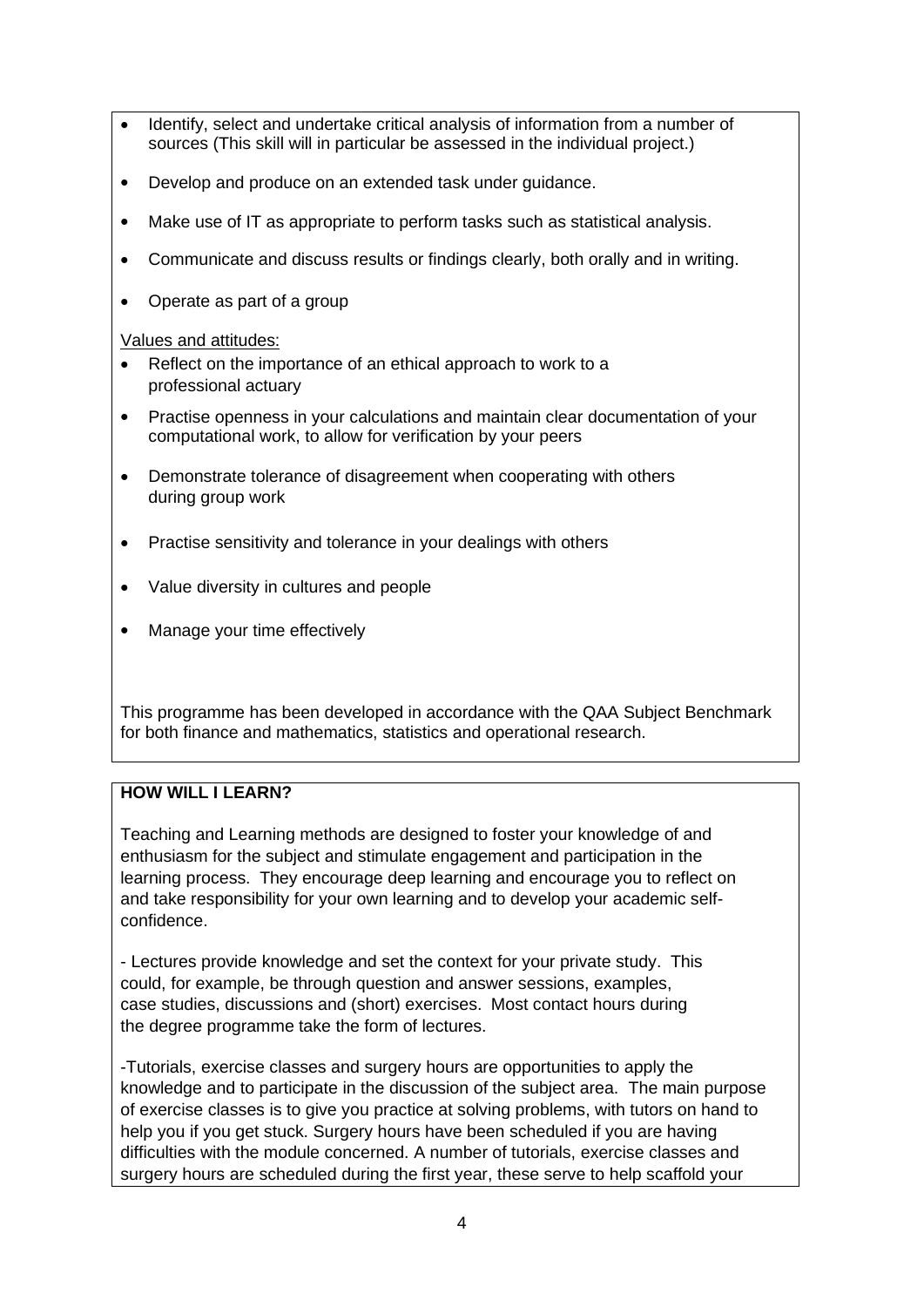learning and develop you as an independent learner. The number of tutorials, exercise classes and surgery hours decreases as you progress and you become more able to direct your own learning.

-In several modules, the face-to-face teaching is complemented by online lectures and an active use of the Virtual Learning Environment. This will vary by module but may take the form of delivery of learning materials and resources, submission and feedback of coursework assessments, on-line lecture delivery, discussion forums, question-andanswer sessions or sample/mock questions and quizzes to help you prepare for assessments.

## **WHAT TYPES OF ASSESSMENT AND FEEDBACK CAN I EXPECT?**

Assessment and Assessment Criteria

Assessment is carried out according to context and purpose and recognises that you may exhibit different aptitudes in different forms of assessment:

-Some assessment is by coursework which you take home and complete with the aid of your notes.

- There are formal unseen written examinations every year. They take place at the end of each term (or at the end of a year, if a module is taught over two terms).

- Some assessment takes the form of class tests.

- Some assessment takes the form of online quizzes and tests, using the Virtual Learning Environment.

- A small number of modules require you to give a presentation.

- A group project forms the basis of assessment in one compulsory module and some electives.

- An individual project forms an integral part of the Programme Stage 3 assessment.

Assessment takes an overall view of your achievements. A level of success in each individual module that is commensurate with the overall performance is not necessarily required.

Assessment Criteria are descriptions, based on the intended learning outcomes, of the skills, knowledge or attitudes that you need to demonstrate in order to complete an assessment successfully, providing a mechanism by which the quality of an assessment can be measured. Grade- Related Criteria are descriptions of the level of skills, knowledge or attributes that you need to demonstrate in order achieve a certain grade or mark in an assessment, providing a mechanism by which the quality of an assessment can be measured and placed within the overall set of marks. Assessment Criteria and Grade-Related Criteria will be made available to you to support you in completing assessments. These may be provided in programme handbooks, module specifications, on the virtual learning environment or attached to a specific assessment task*.*

## Feedback on assessment

Feedback will be provided on all assessed work (either formative or summative) and on other relevant aspects of your performance and progress in a module. In accordance with the University policy, you will normally be provided with feedback within three weeks of the submission deadline or assessment date. This will normally include a provisional grade or mark. For end of module examinations, or an equivalent significant task (e.g. an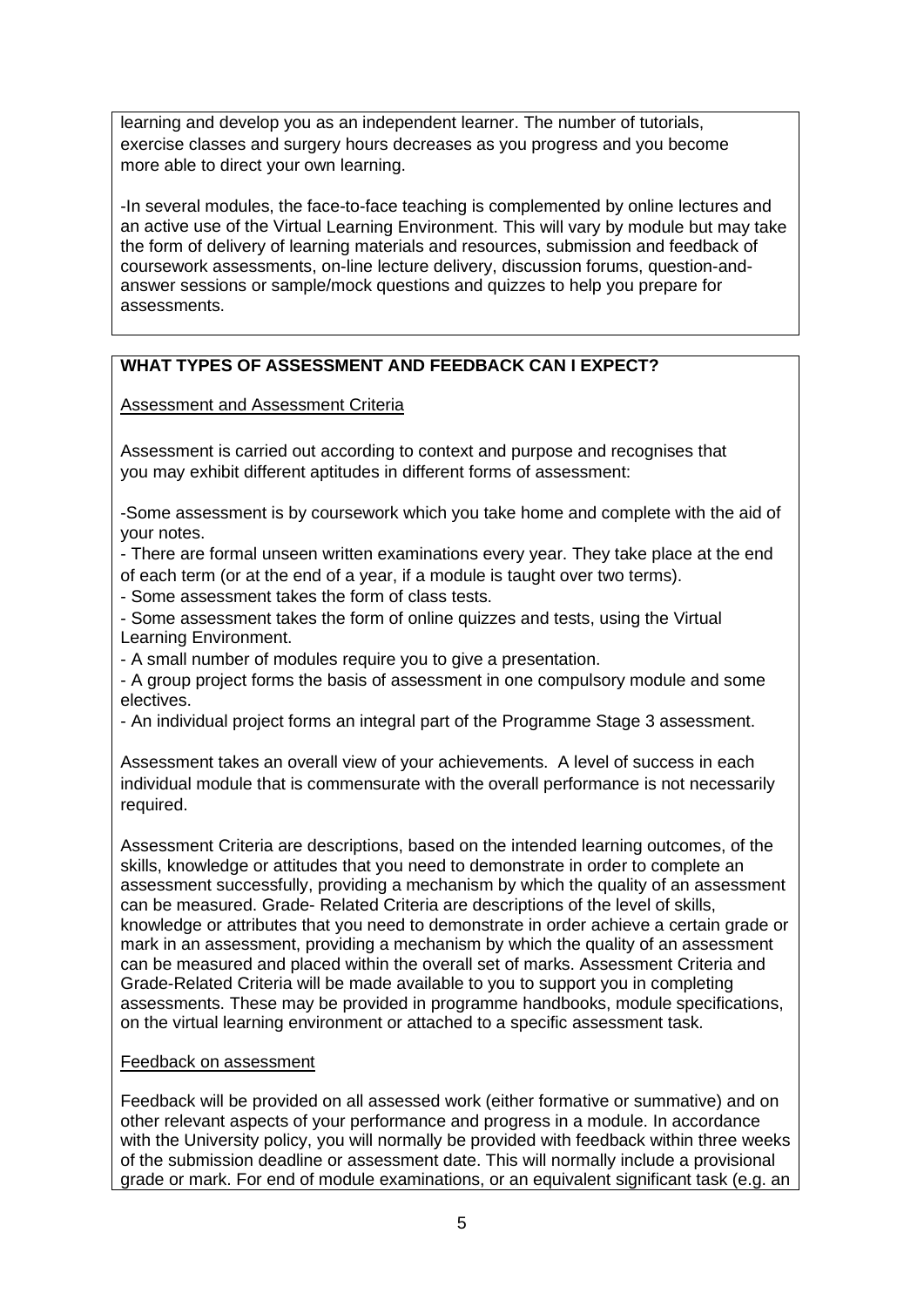end of module project), feedback will normally be provided when results are released following the Assessment Board.

#### Assessment Regulations

In order to pass your Programme, you should complete successfully or be exempted from the relevant modules and assessments and will therefore acquire the required number of credits. You also need to pass each Programme Stage of your Programme in order to progress to the following Programme Stage.

To qualify for the Honours Degree, you must acquire the total credits indicated in the Student Handbook. Calculation of results and classification of the final award is based on a weighted average of module marks. The contribution of each module is proportional to its credit value.

BSc degrees are awarded with First Class Honours, Second Class Honours (Upper and Lower) or Third Class Honours.

The overall class of honours awarded is based on the overall weighted average mark achieved throughout the Programme Stages of your degree. The weights given to each Programme Stage are shown below:

| <b>Programme Stage</b> | Weight |
|------------------------|--------|
| One                    | 10%    |
| Two                    | 30%    |
| Three                  | 60%    |

For students admitted directly to Programme Stage 2 the weights are:

| <b>Programme Stage</b> | Weight |
|------------------------|--------|
| <b>WO</b>              | 40%    |
| $\mathsf{Three}$       | 60%    |

**Progression from Programme Stage 1 to Programme Stage 2**

To be admitted to Programme Stage 2 it is necessary to achieve:

- A module mark of at least 40% in each module, and
- 150 credits at Programme Stage 1.

**Progression from Programme Stage 2 to Programme Stage 3** To be admitted to Programme Stage 3 it is necessary to achieve:

- A module mark of at least 40% in each module\*, and
- 150 credits at Programme Stage 2.

\*for module AS2205 Contingencies, you are required to pass the coursework and examination assessment components separately with a mark of 40%.

If you fail an assessment component or a module, the following will apply:

#### **1. Compensation**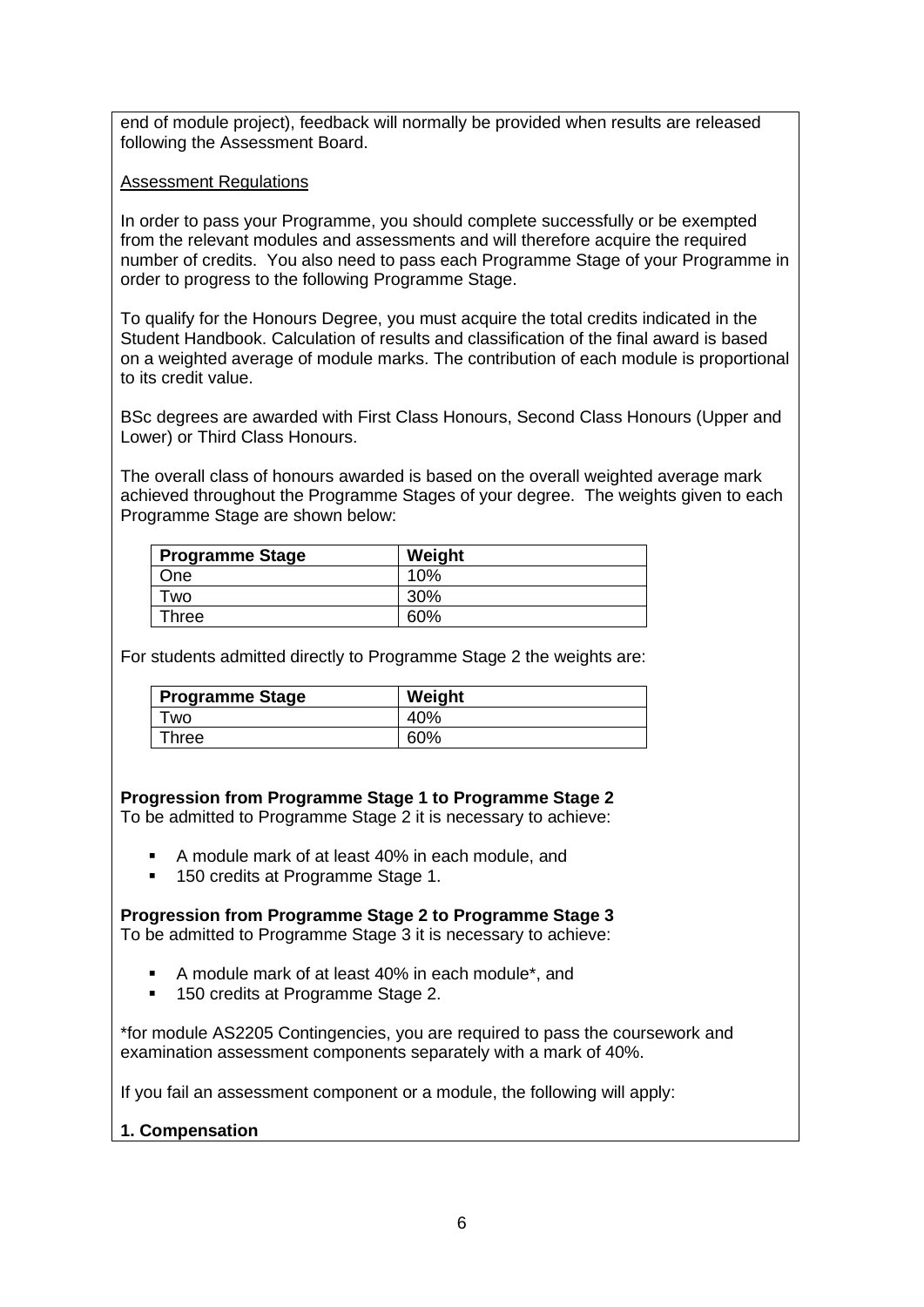# **Compensation at Programme Stages 1 & 2**

Where you fail up to a total of one sixth of the total credits of Programme Stages 1 or 2 at first or resit attempt, you may be allowed compensation if:

- Compensation is permitted for the module involved (see the What will I Study section of the programme specification), and
- It can be demonstrated that you have satisfied all the Learning Outcomes of the modules in the Programme Stage, and
- A minimum overall mark of 30% has been achieved in the module to be compensated, including a minimum of 30% in the exam and 30% in the coursework, and
- An aggregate mark of 40% has been achieved for the Programme Stage.

#### **Compensation at Programme Stage 3**

Once 90 credits have been earned, the remaining credits for Programme Stage 3 can be earned either by passing modules or through compensation provided that:

- Compensation is permitted for the module involved (see the What will I Study section of the programme specification), and
- It can be demonstrated that you have satisfied all the Learning Outcomes of the modules in the Programme Stage, and
- A minimum overall mark of 30% has been achieved in each module to be compensated, and
- An aggregate mark of 40% has been achieved for Programme Stage 3.

Where you are eligible for compensation at the first attempt, this will be applied in the first instance rather than offering a resit opportunity.

If you receive a compensated pass in a module you will be awarded the credit for that module. The original component marks will be retained in the record of marks and your original module mark will be used for the purpose of your Award calculation.

## **2. Resit**

Where you are not eligible for compensation at the first attempt, you will be offered one resit attempt.

If you are successful in the resit, you will be awarded the credit for that module. The mark for each assessment component that is subject to a resit will be capped at the pass mark for the module. This capped mark will be used in the calculation of the final module mark together with the original marks for the components that you passed at first attempt.

If you do not meet the pass requirements for a module and do not complete your resit by the date specified you will not progress to the next Programme Stage and the Assessment Board will require you to be withdrawn from the Programme.

If you fail to meet the requirements for a particular Programme Stage or the Programme, the Assessment Board will consider whether you are eligible for an Exit Award as per the table below.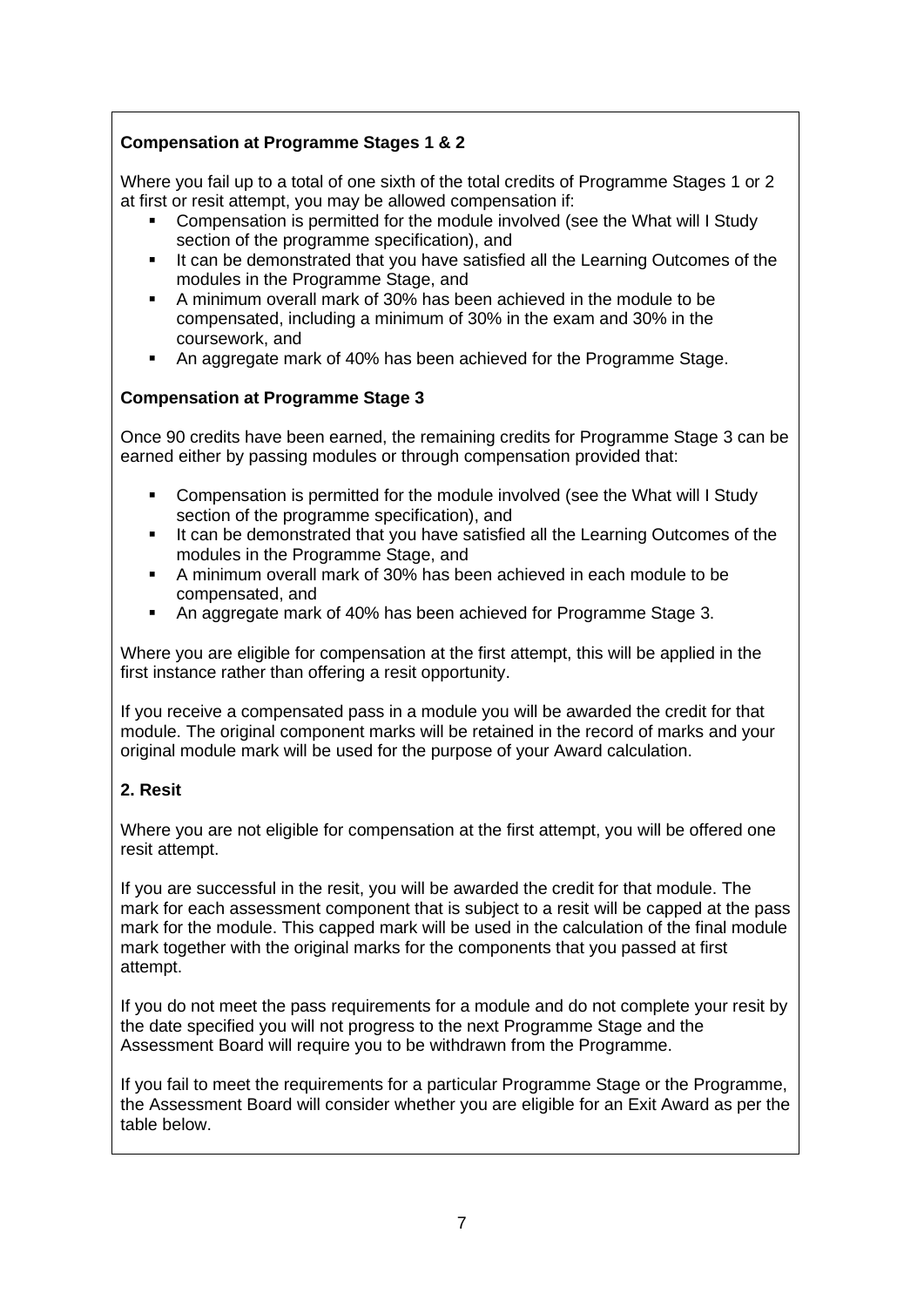If you would like to know more about the way in which assessment works at City, please see the full version of the Assessment Regulations at: [http://www.city.ac.uk/\\_\\_data/assets/word\\_doc/0003/69249/s19.doc](http://www.city.ac.uk/__data/assets/word_doc/0003/69249/s19.doc)

# **WHAT AWARD CAN I GET?**

**Bachelor's Degree with Honours:** 

| Programme $ HE$<br><b>Stage</b> | Level |     | <b>Credits   Weighting</b><br>(%) | <b>Class</b>      | ℅  |
|---------------------------------|-------|-----|-----------------------------------|-------------------|----|
|                                 |       | 150 | 10                                |                   | 70 |
|                                 | b     | 150 | 30                                | II upper division | 60 |
|                                 | 6     | 50  | 60                                | II lower division | 50 |

| Class             | % required |
|-------------------|------------|
|                   | 70         |
| II upper division | 60         |
| II lower division | 50         |
| ш                 | 40         |

Ordinary Degree:

| Programme   HE<br><b>Stage</b> | Level | $C$ redits $ $ | Weighting<br>(%) | <b>Class</b>              | ℅  |
|--------------------------------|-------|----------------|------------------|---------------------------|----|
|                                |       | 150            | 10               | <b>With Distinction</b>   | 70 |
|                                | 5     | 150            | 30               | <b>With Merit</b>         | 60 |
| 3                              | 6     | 60             | 60               | Without<br>classification | 40 |

| Class                   | % required |
|-------------------------|------------|
| <b>With Distinction</b> | 70         |
| With Merit              | 60         |
| Without                 | 40         |
| classification          |            |
|                         |            |

Diploma of Higher Education:

| Programme   HE<br><b>Stage</b> | Level |     | Credits   Weighting<br>(%) | <b>Class</b>            | ℅  |
|--------------------------------|-------|-----|----------------------------|-------------------------|----|
|                                |       | 150 | 35                         | <b>With Distinction</b> | 70 |
|                                | b     | 150 | 65                         | <b>With Merit</b>       | 60 |
|                                |       |     |                            |                         |    |

| Class                   | % required |
|-------------------------|------------|
| <b>With Distinction</b> | 70         |
| With Merit              | 60         |
| Without                 | 40         |
| classification          |            |

Certificate of Higher Education:

| Stage | Programme   HE | Level |     | <b>Credits   Weighting</b><br>(%) | <b>Class</b>            | %   |
|-------|----------------|-------|-----|-----------------------------------|-------------------------|-----|
|       |                |       | 150 | 100                               | <b>With Distinction</b> | 70  |
|       |                |       |     |                                   | 101:11. 100             | rn. |

| <b>Class</b>            | % required |
|-------------------------|------------|
| <b>With Distinction</b> | 70         |
| With Merit              | 60         |
| Without                 | 40         |
| classification          |            |

For students admitted directly to Programme Stage 2, the following alternative tables apply:

**Bachelor's Degree with Honours:** 

| Programme $ HE$ |       |     | <b>Credits   Weighting</b> | <b>Class</b>      | ℅  |
|-----------------|-------|-----|----------------------------|-------------------|----|
| <b>Stage</b>    | Level |     | $\frac{10}{6}$             |                   |    |
|                 | 5     | 150 | 40                         |                   | 70 |
| ◠               |       | 150 | 60                         | II upper division | 60 |
|                 |       |     |                            | II lower division | 50 |
|                 |       |     |                            |                   | 40 |

| Class             | % required |
|-------------------|------------|
|                   | 70         |
| II upper division | 60         |
| II lower division | 50         |
| Ш                 |            |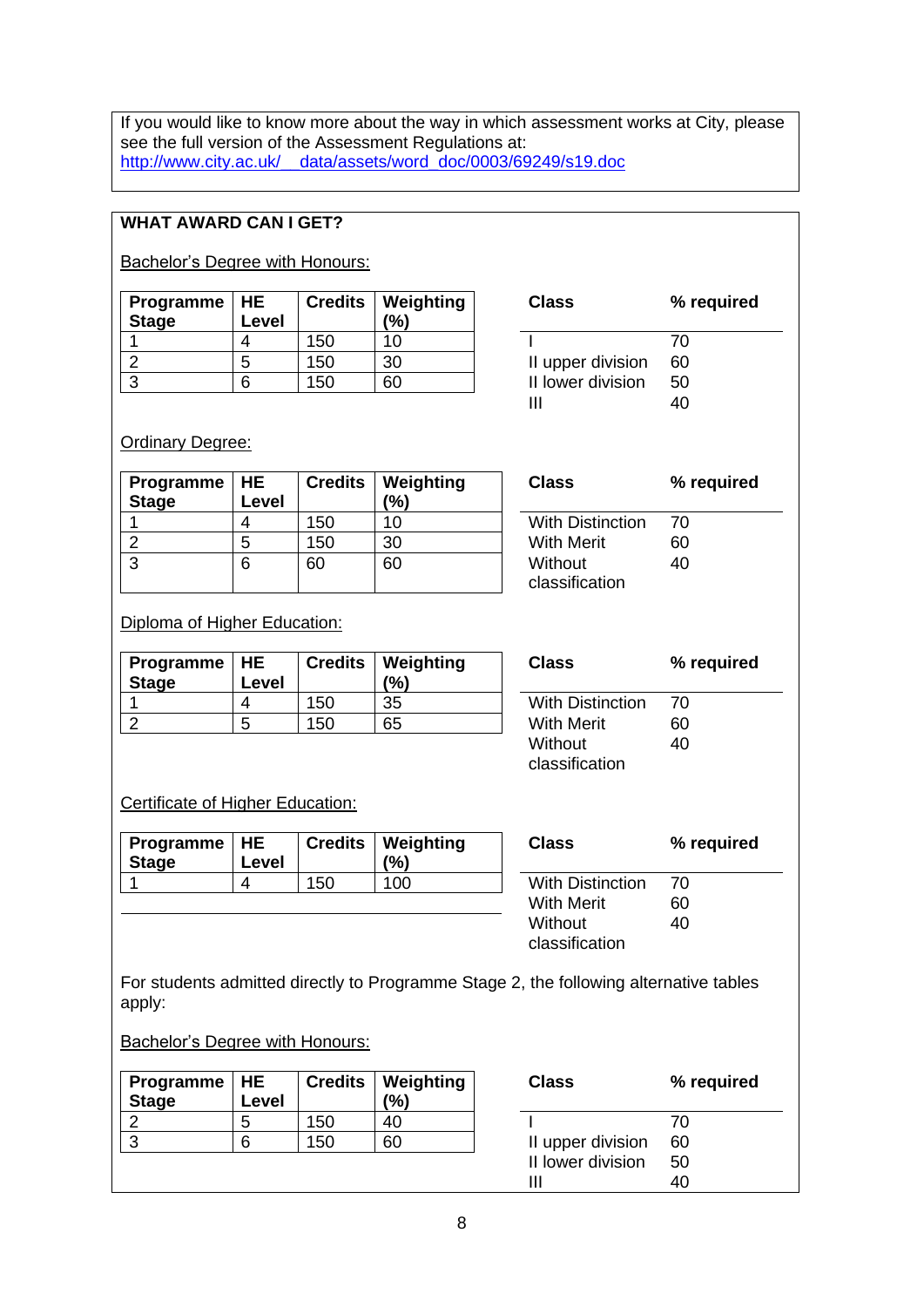## Ordinary Degree:

| Programme   HE<br><b>Stage</b> | Level |     | <b>Credits   Weighting</b><br>(%) | <b>Class</b>            | %  |
|--------------------------------|-------|-----|-----------------------------------|-------------------------|----|
|                                | h     | 150 | 40                                | <b>With Distinction</b> | 70 |
|                                |       | 60  | 60                                | <b>With Merit</b>       | 60 |

| Class                     | % required |
|---------------------------|------------|
| With Distinction          | 70         |
| With Merit                | 60         |
| Without<br>classification | 40         |

### Diploma of Higher Education:

| Programme   HE<br><b>Stage</b> | Level |     | <b>Credits   Weighting</b><br>$\frac{10}{6}$ | <b>Class</b>            | %  |
|--------------------------------|-------|-----|----------------------------------------------|-------------------------|----|
|                                | ∽     | 150 | 100                                          | <b>With Distinction</b> | 70 |

| Class            | % required |
|------------------|------------|
| With Distinction | 70         |
| With Merit       | 60         |
| Without          | 40         |
| classification   |            |

### **Why so many credits?**

Most degree programmes require students to achieve 120 credits per year, or the equivalent. It would be possible to deliver a degree which covers the professional subjects of the Institute and Faculty of Actuaries within these constraints, but there would be no space for elective modules, which most students find to be a particularly valuable source of breadth in their education. Electives also give you a flavour of alternative career paths if you decide you do not want to become a fully qualified actuary. The reason for the larger number of credits on BSc Actuarial Science is therefore the broadening of your education and the opportunity to explore a range of possible career options.

## **WHAT WILL I STUDY?**

Programme Stage 1

Programme Stage 1, which is worth 150 credits, provides a grounding in mathematics, statistics, computing, financial mathematics and economics. All modules are compulsory.

| <b>Module Title</b>                                      | <b>SITS</b><br>Code | <b>Module</b><br><b>Credits</b> | Core/<br><b>Elective</b> | Can be<br>compen-<br>sated? | Level |
|----------------------------------------------------------|---------------------|---------------------------------|--------------------------|-----------------------------|-------|
| Introduction to Actuarial<br>Methods and Career Planning | AS1003              | 15                              | C                        |                             | 4     |
| <b>Mathematics for Actuarial</b><br>Science              | AS1056              | 25                              | С                        | v                           | 4     |
| Introduction to Economics<br>(Actuarial Science)         | AS1057              | 30                              | С                        | N                           | 4     |
| <b>Probability and Statistics I</b>                      | AS1101              | 25                              | C                        | v                           | 4     |
| <b>Financial and Investment</b><br><b>Mathematics</b>    | AS1201              | 30                              | С                        | N                           | 4     |
| Introduction to Excel and<br><b>Statistical Packages</b> | AS1104              | 10                              | C                        | $\checkmark$                | 4     |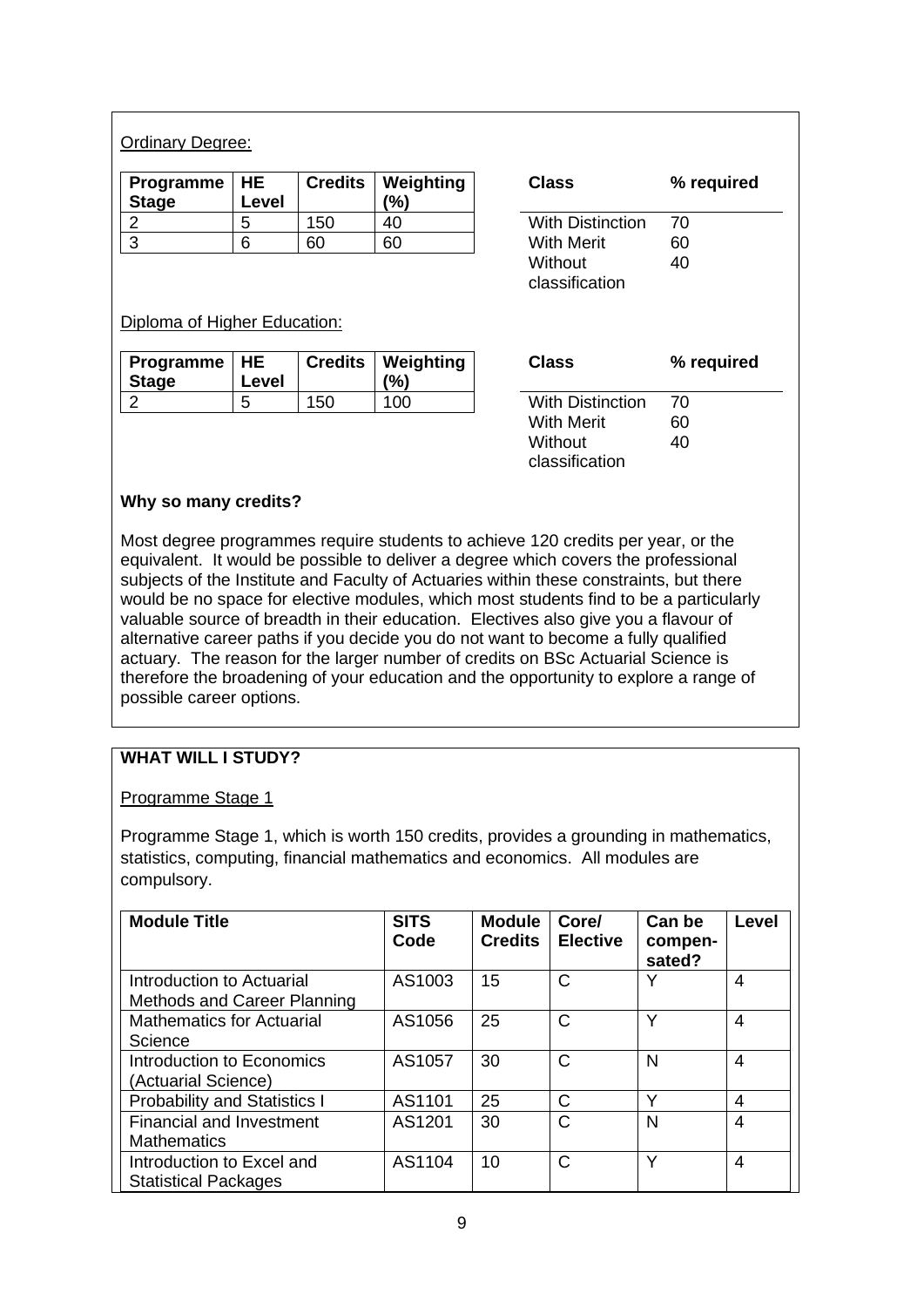| <b>VBA for Excel</b><br>⊥ Introduction to ` |  |  |  |  |  |
|---------------------------------------------|--|--|--|--|--|
|---------------------------------------------|--|--|--|--|--|

### Programme Stage 2

At Programme Stage 2, which is worth 150 credits, the statistical and actuarial subjects are further developed along with the mathematical skills required to master the applications-oriented material at Programme Stages 2 & 3. Students seeking exemption from the maximum number of professional examinations with take Financial Economics and one other elective.

| <b>Module Title</b>                      | <b>SITS</b><br>Code | <b>Module</b><br><b>Credits</b> | Core/<br><b>Elective</b> | Can be<br>compen- | Level          |
|------------------------------------------|---------------------|---------------------------------|--------------------------|-------------------|----------------|
|                                          |                     |                                 |                          | sated?            |                |
| <b>Actuarial Practicality</b>            | AS2001              | 10                              | $\mathsf{C}$             | Y                 | 5              |
| Calculus and Linear Algebra<br>(Maths 2) | AS2052              | 15                              | C                        | Y                 | 5              |
| Probability & Statistics 2               | AS2110              | 30                              | $\mathsf{C}$             | N                 | 5              |
| <b>Stochastic Models</b>                 | AS2111              | 20                              | C                        | Y                 | 5              |
| Contingencies                            | AS2205              | 15                              | $\mathsf{C}$             | Y                 | 5              |
| <b>Fundamentals of Finance</b>           | AS2114              | 15                              | C                        | Y                 | 5              |
| <b>Financial Reporting</b>               | AS2207              | 15                              | E                        | Y                 | 5              |
| Mentoring & Coaching                     | MS2203              | 15                              | E                        | Y                 | 5              |
| Corporate Risk Management                | FR2105              | 15                              | E                        | Y                 | 5              |
| <b>Decision Analysis</b>                 | AS2021              | 15                              | E                        | Y                 | 5              |
| Python, R and Data Structures            | AS2113              | 15                              | E                        | Y                 | 5              |
| Python, R and Databases                  | AS2208              | 15                              | $\overline{\mathsf{E}}$  | Y                 | $\overline{5}$ |
| Derivatives, Trading & Hedging           | FR2211              | 15                              | E                        | Y                 | 5              |
| <b>Financial Economics</b>               | AS2109              | 15                              | E                        | Y                 | 5              |
| <b>Risk Analysis and Modelling</b>       | FR2208              | 15                              | E                        | Y                 | 5              |
| <b>Financial Econometrics</b>            | FR2107              | 15                              | E                        | Y                 | 5              |
| Micro-Placements                         | BM2104              | 15                              | E                        | Y                 | 5              |

#### Programme Stage 3

The core actuarial and statistical subjects are compulsory, as is the Final Year Project. Students also choose four from a wide range of electives to make up the remainder of Programme Stage 3. At least two of the four electives must have an AS prefix.

| <b>Module Title</b>                                  | <b>SITS</b><br>Code | <b>Module</b><br><b>Credits</b> | Core/<br><b>Elective</b> | Can be<br>compen-<br>sated? | Level |
|------------------------------------------------------|---------------------|---------------------------------|--------------------------|-----------------------------|-------|
| Final Year Project - BSc<br><b>Actuarial Science</b> | AS3001              | 20                              | C                        | N                           | 6     |
| <b>Advanced Contingencies</b>                        | AS3210              | 15                              | C                        |                             | 6     |
| <b>Probabilistic Modelling</b>                       | AS3209              | 20                              | C                        |                             | 6     |
| <b>Statistical Modelling</b>                         | AS3110              | 15                              | C                        |                             | 6     |
| <b>Survival Models</b>                               | AS3204              | 20                              | C                        |                             | 6     |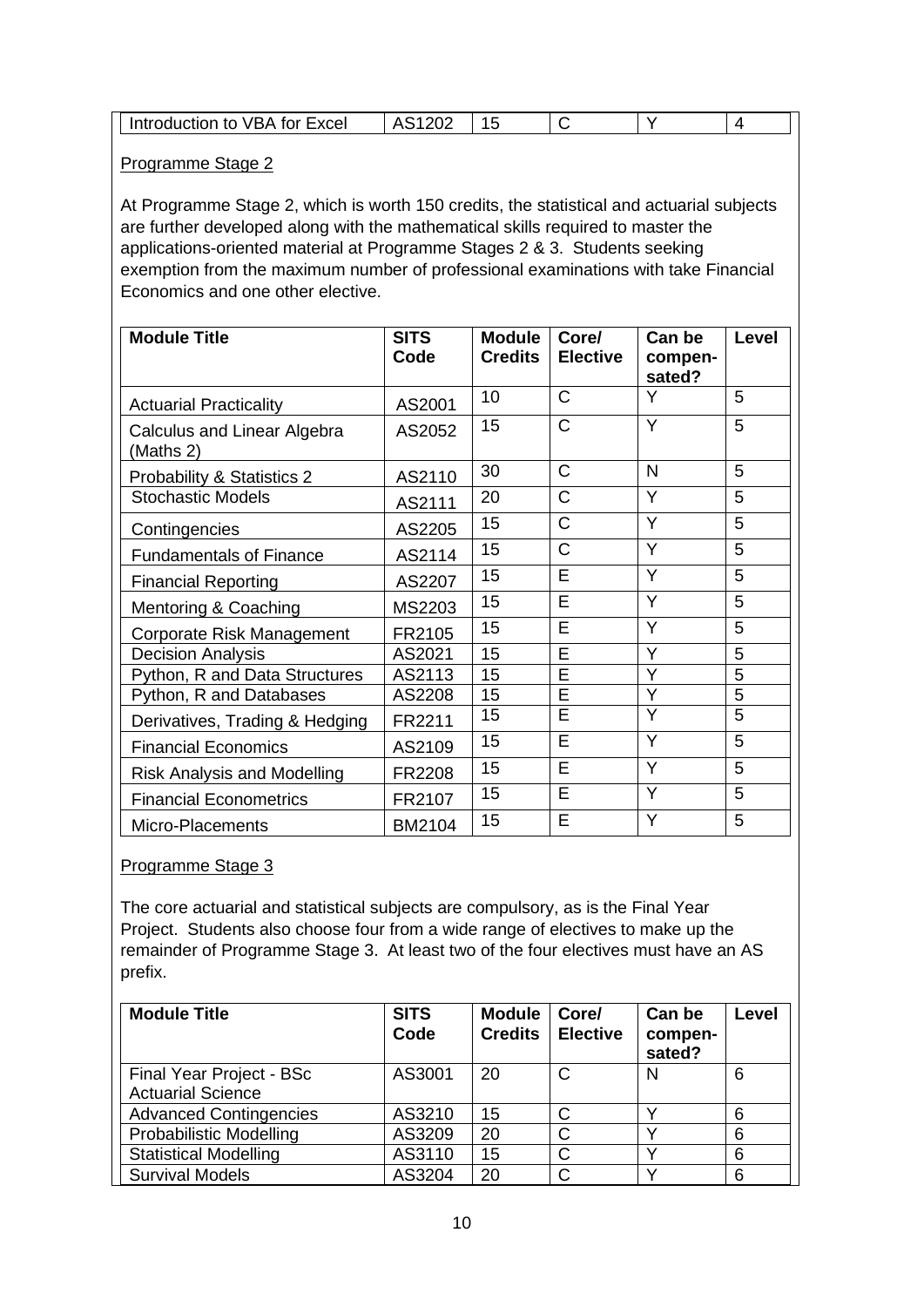| <b>Extreme Event Statistics</b>                                    | AS3015 | 15 | Е | Y | 6 |
|--------------------------------------------------------------------|--------|----|---|---|---|
| <b>Operational Research</b>                                        | AS3021 | 15 | E | Y | 6 |
| <b>Advanced Financial Economics</b>                                | AS3109 | 15 | E | Y | 6 |
| Investment                                                         | AS3301 | 15 | E | Y | 6 |
| <b>General Insurance</b>                                           | AS3303 | 15 | E | Y | 6 |
| <b>Pensions and Other Benefits</b>                                 | AS3304 | 15 | E | Y | 6 |
| Fixed Income Portfolio<br>Management                               | FR3100 | 15 | E | Y | 6 |
| <b>Asset-Liability Management</b>                                  | FR3102 | 15 | Е | Υ | 6 |
| <b>Technical Analysis</b>                                          | FR3110 | 15 | Е | Y | 6 |
| Real Estate Finance and<br>Funding                                 | FR3202 | 15 | E | Y | 6 |
| Advanced Econometrics and<br>Forecasting                           | IF3103 | 15 | E | Υ | 6 |
| <b>Statistical Reasoning,</b><br><b>Communication &amp; Ethics</b> | AS3208 | 15 | Е | Υ | 6 |
| Game Theory                                                        | MA3662 | 15 | Е | Υ | 6 |

This list of electives is an indication of the range of modules that can be on offer and is subject to change due to circumstances such as: enhancing or updating the quality and content of educational provision; responding to student feedback; academic staffing changes; the number of students in each programme; a lack of student demand for certain modules; or factors beyond the institution's reasonable control, such as meeting the latest requirements of a commissioning or accrediting body. For these reasons, not all the electives listed will be offered every year. New (additional or replacement) modules may also be added for these reasons.

The list of electives offered in a given year will be confirmed by 1<sup>st</sup> September.

Certain electives may be pre-requisites for other electives you may wish to take later in the programme. Full details can be found in the individual Module Specifications and will be updated annually in your Course Handbook.

In view of the importance of foreign language skills and employability, you also have the opportunity to study extra-curricular (non-credit bearing) language courses in Arabic, French, German, Mandarin, Russian and Spanish.

# **TO WHAT KIND OF CAREER MIGHT I GO ON?**

The majority of graduates become actuarial trainees and study for the Institute and Faculty of Actuaries' examinations; qualified actuaries typically work in pensions, insurance and risk management. Others embark on careers in investment banking and investment management, or in accountancy, commercial banking, financial engineering and financial analysis. Some enter careers in management consultancy, management, computing and teaching, whilst others progress to postgraduate study, often on our MSc in Actuarial Management.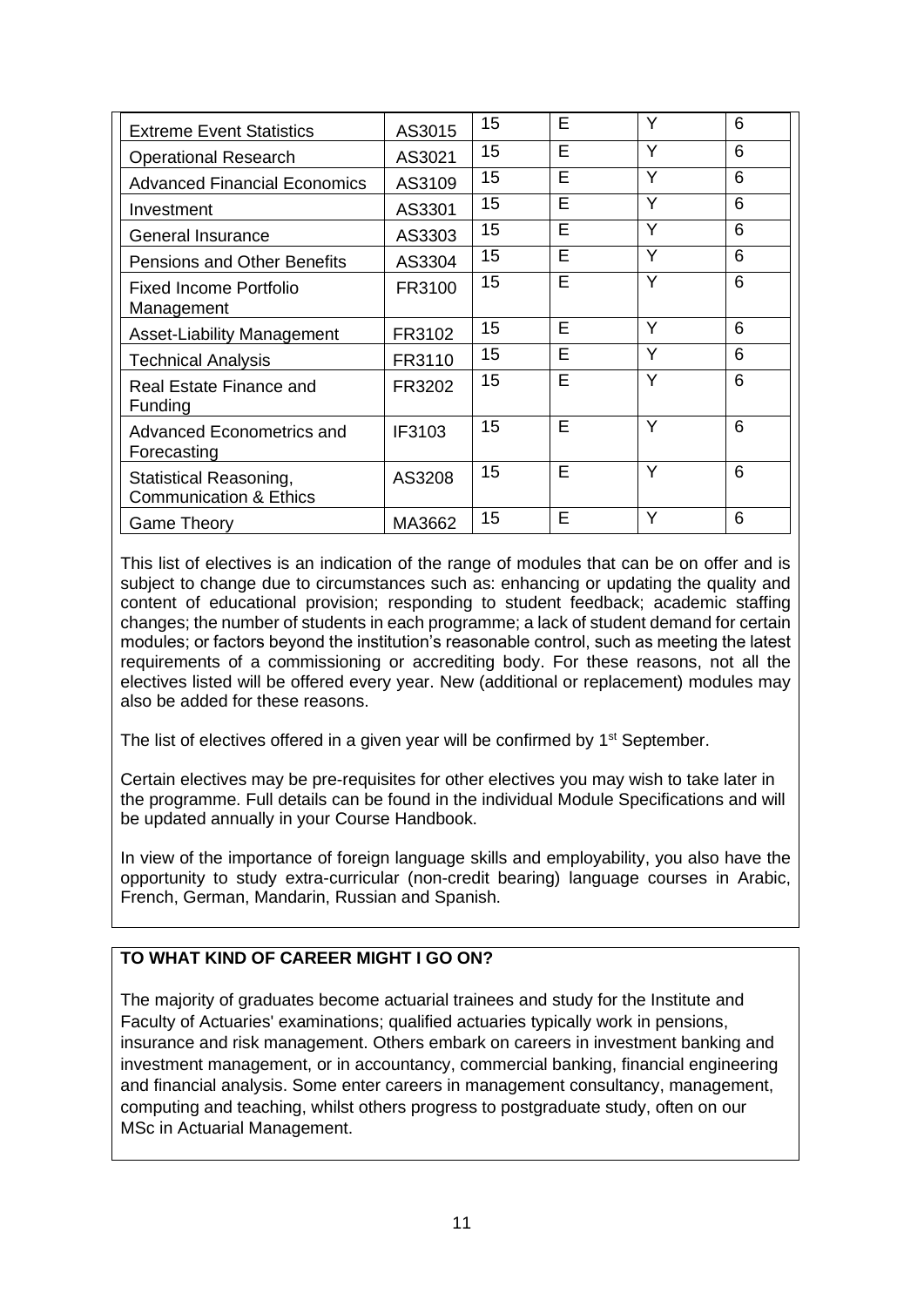If you would like more information on the Careers support available at City, please go to: [http://www.city.ac.uk/careers/for-students-and-recent-graduates.](http://www.city.ac.uk/careers/for-students-and-recent-graduates)

# **WHAT STUDY ABROAD OPTIONS ARE AVAILABLE?**

If you opt to apply for a sandwich year abroad and are accepted you will study at one of our overseas partner universities in between Stages 2 & 3. You will be required to pass all Programme Stage 2 assessments at the first attempt.

Studying abroad enables you to improve your language skills, develop future business contacts and provides you with an international outlook on business.

### **WHAT PLACEMENT OPPORTUNITIES ARE AVAILABLE?**

Professional Work Placement Option

Programme Details: The Professional Work Placement programme is a recognised part of your degree, which is endorsed on your final degree certificate. It is undertaken during your 3<sup>rd</sup> year, giving you the opportunity to add a valuable additional year to your degree working for a professional organisation, either in the UK or abroad. You will then return to Bayes, after your Placement, to complete your final year.

The aims of the Professional Work Placement go beyond work experience. You will spend a period of 9 – 12 months within a professional working environment taking on real responsibilities whilst receiving a competitive salary. This option is intended to give you practical experience which can be related to the knowledge gained at University and is greatly valued by graduate employers. You also get the opportunity to explore the industry you would like to enter after graduation. You will develop key personal, transferable and professional skills, along with the added possibility of securing a graduate position on completing your placement.

Eligibility: You are required to pass all of your Year 2 assessments at the first attempt. However, students not meeting this requirement will be considered on a case by case basis.

#### Summer Internships:

Taken at the end of your 2nd Year for a period of 4 – 12 weeks, this is a great opportunity to gain vocationally relevant work experience within a professional organisation. On completion of your internship you will receive a 'Certificate of Professional Experience'

Eligibility: No requirements

In addition BSc Actuarial Science students are invited to participate in the Careers Service Micro-Placements scheme. See [http://www.city.ac.uk/careers/city](http://www.city.ac.uk/careers/city-opportunities/the-micro-placement-programme)[opportunities/the-micro-placement-programme](http://www.city.ac.uk/careers/city-opportunities/the-micro-placement-programme) for full details of the scheme and how to apply.

## **WILL I GET ANY PROFESSIONAL RECOGNITION?**

**Accrediting Body:** Institute and Faculty of Actuaries

**Nature of Accreditation**